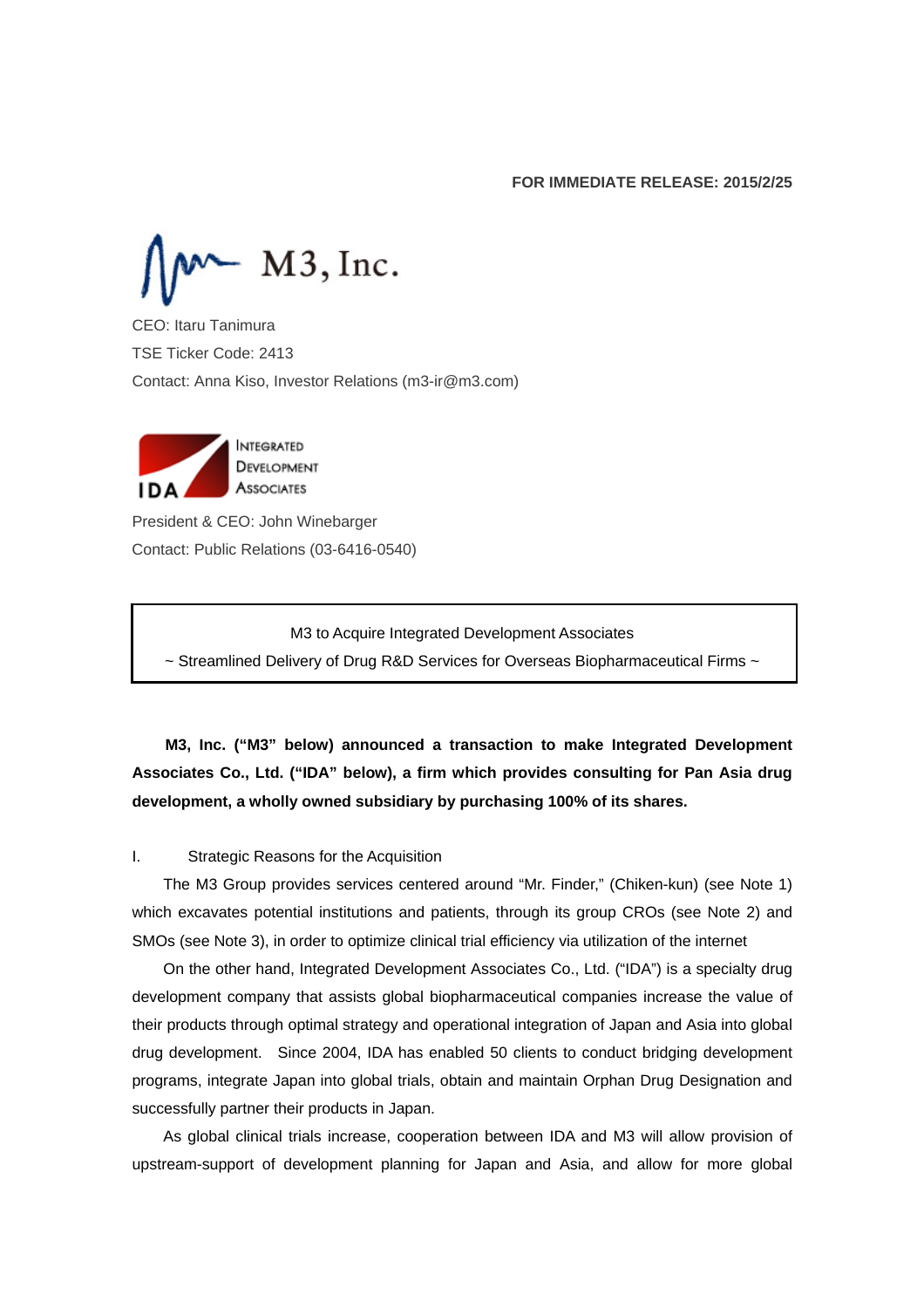alignment in clinical trial implementation between the US, Europe and Japan/Asia in manner catered to the needs of global pharmaceutical companies.

< Intended Synergistic Effects >

- Increased competitiveness in CRO contract awards, particularly global clinical trials introduced by IDA
- Further penetration of "Mr. Finder" (Chiken-kun) through upstream (planning stage) involvement in the clinical trial process
- Maximize the value of the expertise of IDA and the M3 Group regarding medical practice, drug R&D, and pharmaceutical markets, by developing new business models based on success contingent contracts and other risk sharing development models.

IDA will continue to be managed by John Winebarger as CEO, and he will spearhead efforts towards further development of the business both in Japan and globally.

#### (Note 1) "Mr. Finder" (Chiken-kun)

"Mr. Finder" is an M3 Group provided service that rapidly and efficiently excavates clinical trial case patients via integration with m3.com and its physician members.

#### (Note 2) CRO

A CRO (Contract Research Organization) is an organization that provides drug development services outsourced on a contract basis. Contracted services cover nearly the entire range of operations related to clinical trials conducted by pharmaceutical or similar companies.

#### (Note 3) SMO

An SMO (Site Management Organization) is an organization that provides clinical trial related services based on GCP standards via contracts with clinical sites (medical facilities) in order to ensure appropriate and smooth execution of often cumbersome trials carried out at medical facilities. This lightens the workload on pharmaceutical company and CRO staff while improving quality and speed by supporting the related activities of doctors, nurses, and administrative departments involved in the clinical trial.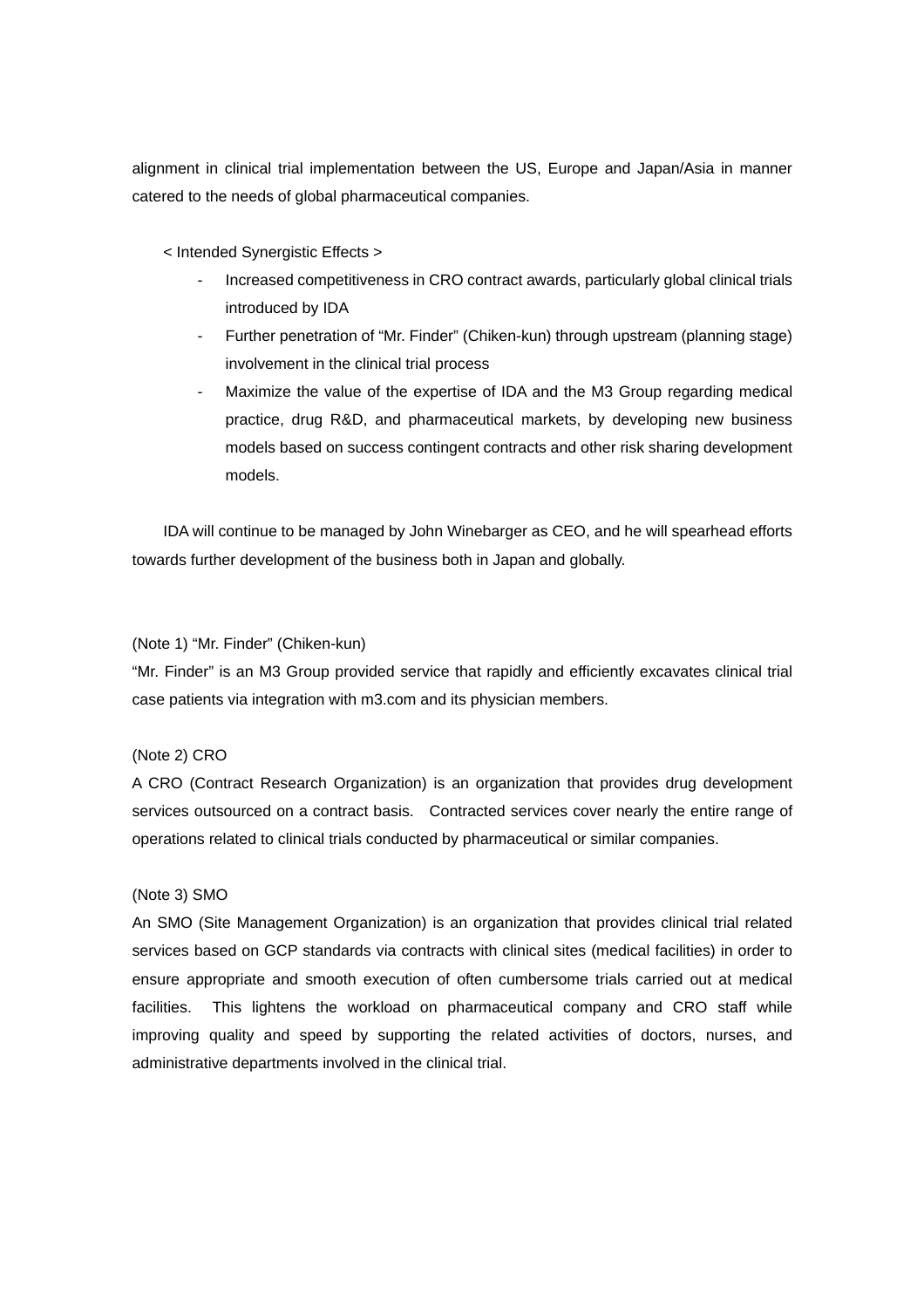#### II. Outline of Stock Purchase

M3 will purchase 100% of outstanding shares of IDA.

| (1) | Name                 | Integrated Development Associates Co., Ltd.                    |
|-----|----------------------|----------------------------------------------------------------|
| (2) | Head office          | Shibuya, Tokyo                                                 |
| (3) | <b>Main Business</b> | Preparation and implementation of Japanese and Asian drug      |
|     |                      | development strategies for global biopharmaceutical            |
|     |                      | companies.                                                     |
| (4) | Relationship between | There are no capital, personnel, or business ties that require |
|     | M3, Inc. and IDA     | reporting.                                                     |

#### IV. Schedule

- (1) Signing of Share Purchase Agreement: February 2015
- (2) Transfer of Shares: March 2015

#### V. Forward Outlook

Impact from the purchase of shares of IDA will have minimal impact on M3, Inc.'s consolidated performance. Any predictable impact that this acquisition may raise hereafter will be disclosed promptly.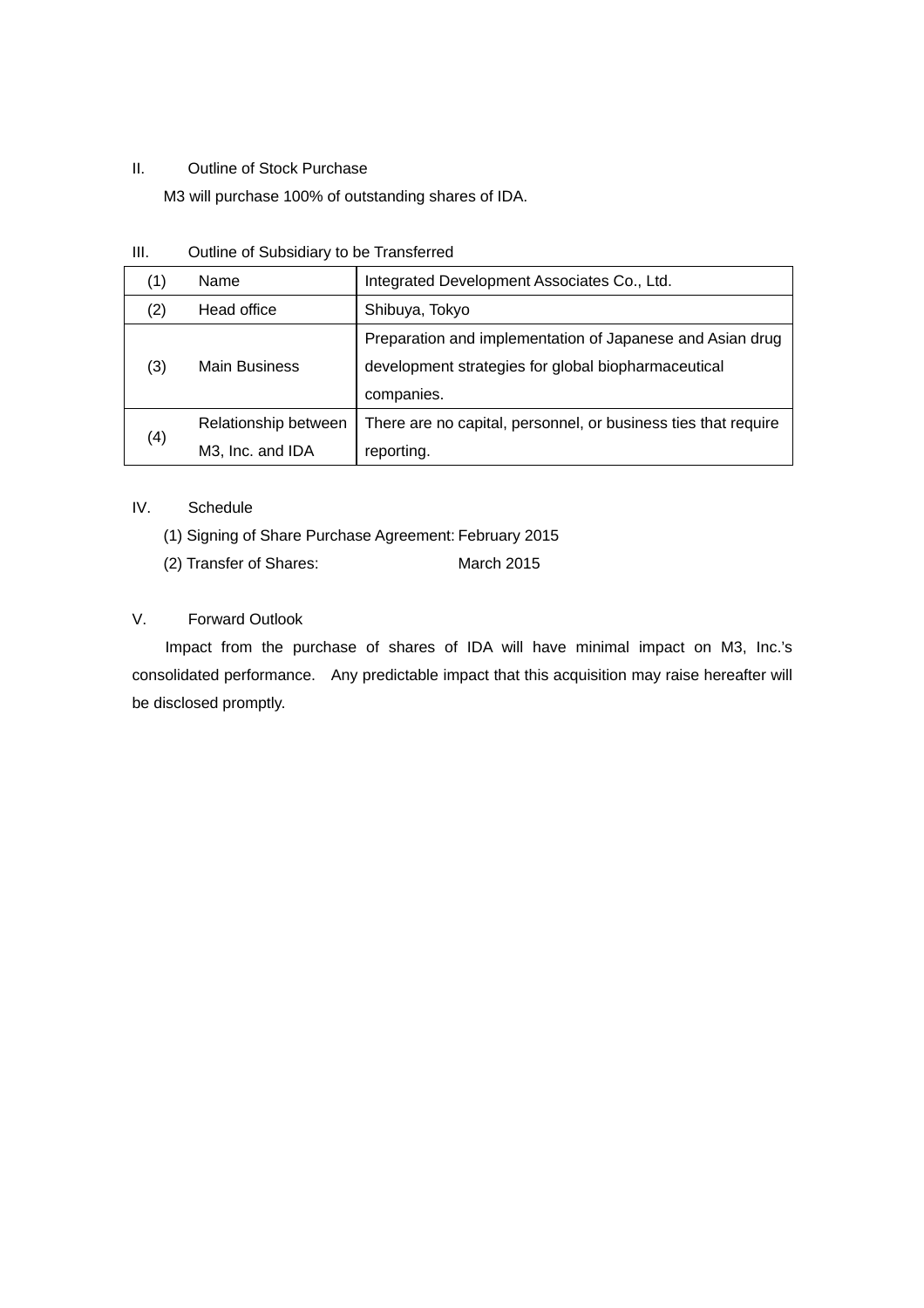## **IDA Overview**



One-stop-shop for drug development related outsourcing such as clinical project management and pharmaceutical applications

**Support overseas pharmaceutical firms that lack local IDE presence in Japan/Asia through IDA's unique network**